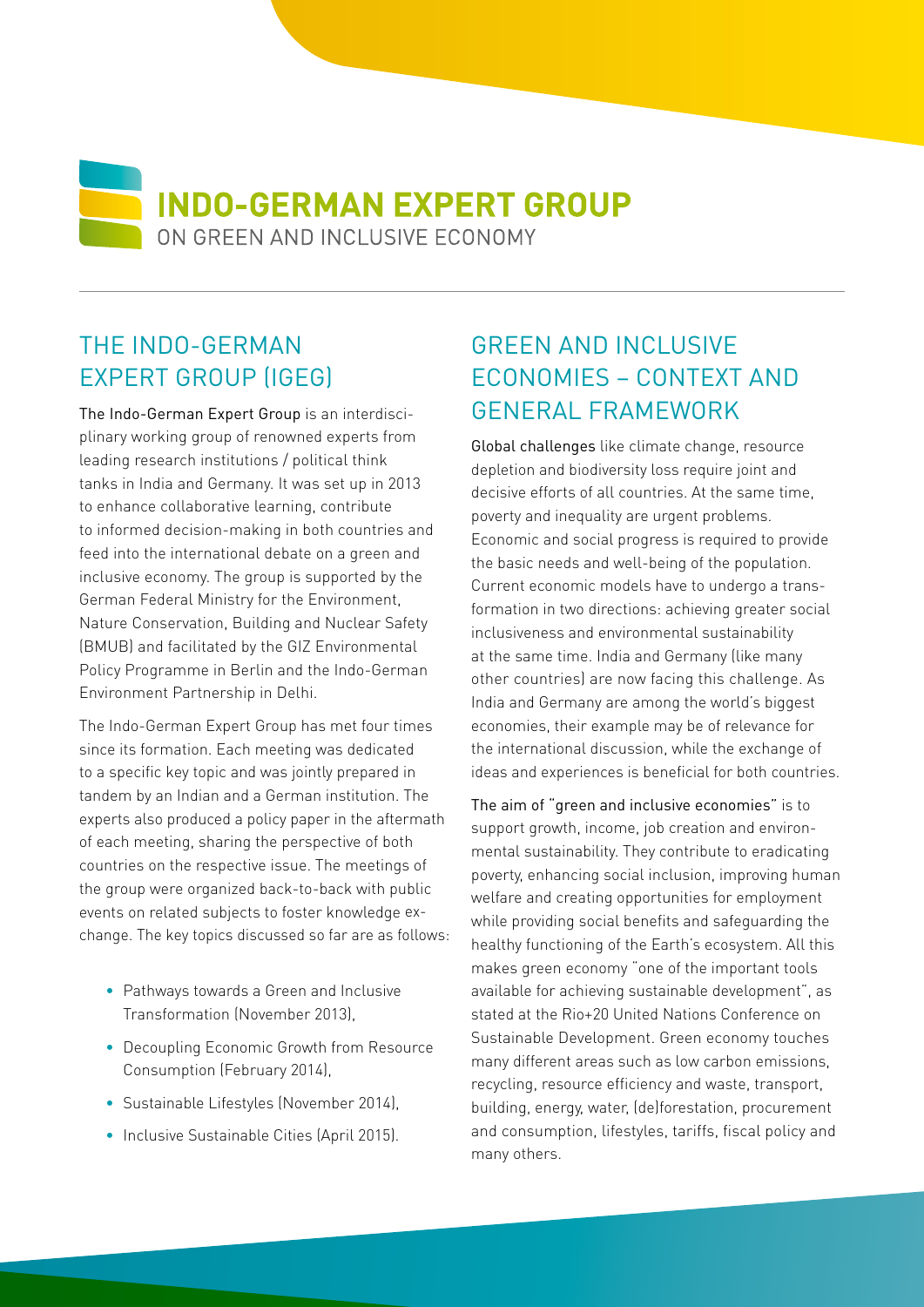## ABSTRACT OF POLICY PAPERS ON KEY TOPICS

### Key Topic #1:

### PATHWAYS TOWARDS A GRFFN AND INCLUSIVE Transformation

This topic was mainly elaborated by Tilman Altenburg and Dirk Messner from the German Development Institute and Ambuj Sagar from the Indian Institute of Technology, Delhi.

The world we live in is confronted with various urgent challenges such as limited access to electricity, clean energy, sufficient nourishment, sanitation and clean drinking water. At the same time, we are coming up against multiple planetary boundaries, of which perhaps the most urgent one is climate change. The world economy needs to be largely decarbonized if dangerous climate change is to be avoided. In the coming 40 years, greenhouse gas emissions will have to be reduced by more than 50% globally. However, as per capita incomes rise, emissions also increase. A radical departure from "business as usual" is needed. Energy efficiency (and more broadly: resource efficiency) must be increased significantly in all sectors of the economy and entire economic subsystems (such as energy and transport systems, urban planning or agricultural production) require for radical change. In parallel, climate-compatible consumption patterns need to be developed. While the transformation lying ahead has elements in common with earlier transformations, it is likely to be even more complex in several regards: There are no established role models to copy from; a clear and tight deadline is urgent; huge upfront investments in new technologies and infrastructure need to be undertaken without relying on markets to signal the real scarcities. The guiding principles of social development must also undergo radical changes. The inevitable transformation must be pursued globally according to the individual situation of each country. OECD and emerging countries need to work together to meet the challenges while further advancing economic development. It should be generally accepted that the "planetary boundaries" and limited resources must serve as the reference point for all social development and prosperity increase. Wealth must be created within the planetary boundaries whilst being decoupled from resource consumption. The urgent need for environmental sustainability forces us to rethink development concepts as well as the principles of economic governance.

#### Key Topic #2:

Decoupling Economic Growth from Resource Consumption. A transformation strategy with manifold socio-economic benefits for India and Germany.

This topic was mainly elaborated by Peter Hennicke (Wuppertal Institute for Climate, Environment and Energy) and Ashok Khosla (Technology and Action for Rural Advancement, Development Alternatives). The policy paper was written with contributions by Chitrangna Dewan, Kriti Nagrath, Zeenat Niazi, Meghan O'Brien, Mandira Singh Thakur and Henning Wilts.

The global middle class is expected to double by 2030. Scientific modelling demonstrates that already today levels of resource use exceed what is considered sustainable and at least 3 of 9 identified "planetary boundaries" have been overshot already. Ascending fluctuations in commodity prices and rising price trends since 2000 (e.g. for food, metals, energy) increasingly highlight possible shortages of important natural resources in the near future. Such ecological challenges entail economic risks. Business as usual is no longer an option. A "Great Global Transformation" is needed that decouples the use of natural resources from economic activity. Innovative governance can translate the ecological necessity of decoupling into economic opportunities. In this context, "resource efficiency revolution" and a paradigm shift towards a circular economy are key strategies. The circular economy is built on sustainable natural resources and is characterized by products that are designed to be repaired, re-used, remanufactured and recycled. It follows the principle of "waste as a resource" and correlates heavily with the concept of waste prevention. The circular economy provides sufficient goods and services for the growing world population. "Lead markets" offer major business opportunities for suppliers of "green technology" and impressive cost reduction options in all sectors. From a technological perspective, these green "lead markets" encompass options for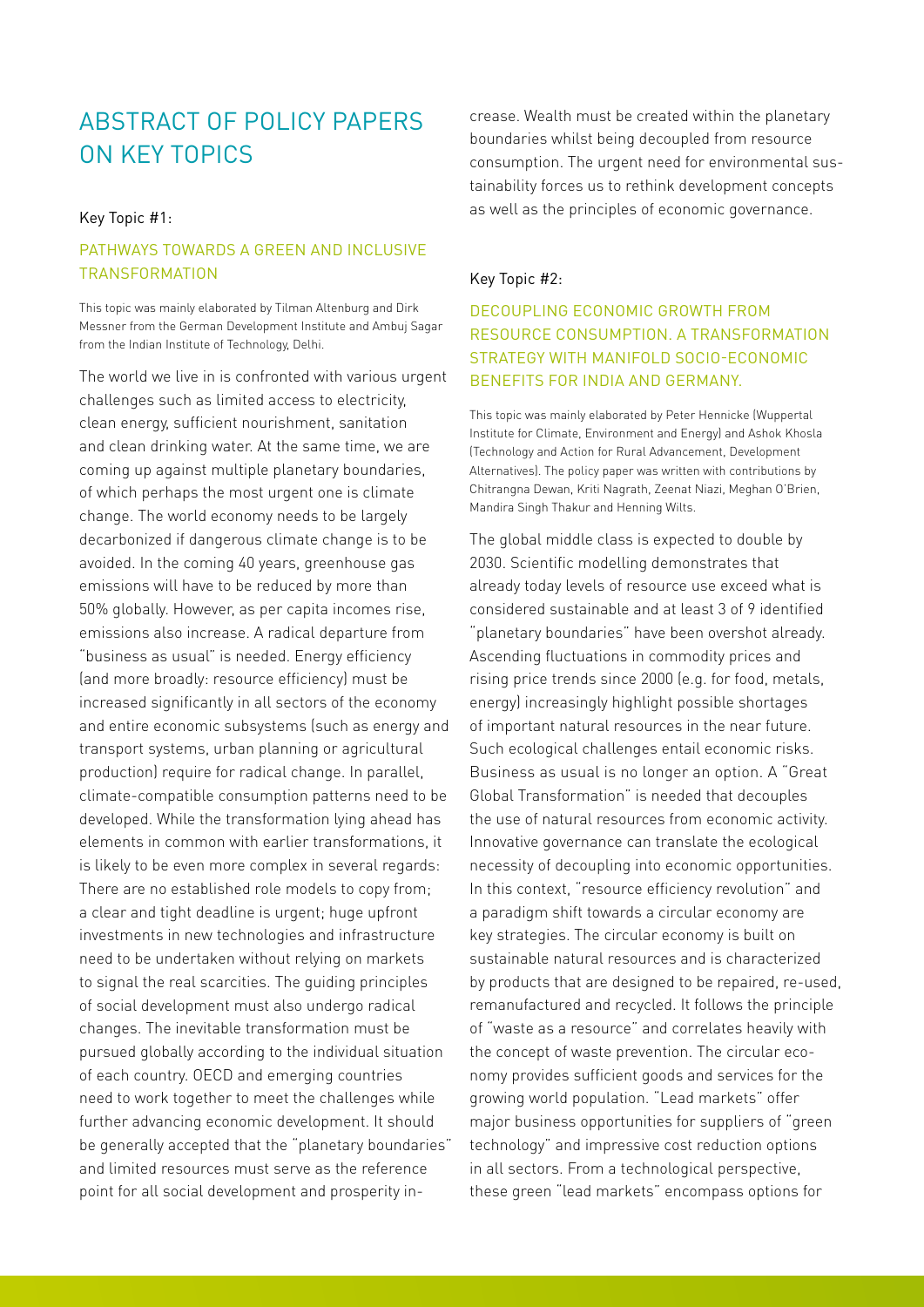substituting "brown" technologies (e.g. fossil fuels), reducing material and resource use and, at the same time, mitigating climate change and fostering sustainable development. This stresses the economic rationale for integrated resource and climate protection. As barriers and market failures still impede the widespread diffusion of innovations with an environmental and economic benefit, a supporting governance structure is needed to implement decoupling in real markets. It is the triangle of efficiency ("more with less"), sufficiency ("less can be more") and consistency ("better instead of more") on which policies and measures for decoupling should be based.

#### Key Topic #3:

### Sustainable Lifestyles. Pathways and choices for India and Germany.

This topic was mainly elaborated by Harry Lehmann (German Federal Environment Agency) and Sudhir Chella Rajan (Indian Instutute of Technology, Madras). The policy paper was written with contributions by Sneha Annavarapu, Claudia Kabel, Christian Löwe and Astrid Matthey.

Consumption patterns are rapidly changing, particularly in Asia, and scholars cite the examples of China and India to show how an emulation of longestablished practices in the Global North is impacting consumption patterns and lifestyles in an irreversible manner. To undertake the transformation to a global green and inclusive economy, it is necessary – amongst other measures – to identify pathways to shift consumption patterns and lifestyles towards more sustainable alternatives. Attention is increasingly focused on the social dimension, relating to preferences and choices, but also on routines and institutional structures that are built up over time. Within the discussions on the third key topic, the broad trends in consumption worldwide and particularly in India and Germany, the societal and market responses to them and opportunities and obstacles associated with promoting sustainable modes of consumption were outlined. "Sustainable lifestyles" are understood as a holistic (analytical and strategic) approach that addresses normative, structural and cultural aspects in the trio of lifestyles, ways of living and living conditions. This sets a

counterpoint to the common misconception that the question of sustainable lifestyles is purely a matter of "individual responsibilities, preferences, decisions and capabilities at the household level". However, promoting sustainable consumption and lifestyles implies the creation of a new political culture as well as the identification and exploration of new arrangements and constellations around alternative lifestyles and consumption, for example in the relationships between government, the market economy and society. Multi-dimensional and transformative frameworks must be established. They should involve at least a) knowledge sharing and capacity building for sustainable lifestyles; b) actions to energize and mobilize people to assess their own social behavior; c) facilitation of technical and social innovations for sustainable lifestyles; d) designing new governance and institutional models and e) creating cultures of sustainability as the foundation for experimentation and communication. A people-centered (capability) approach towards a green and inclusive economy within a societal context in which lifestyles are culturally embedded and expressed through routines and practices of the social structure could be considered as an investment in the creativity, competence and social capital of global humanity for sustainable development.

#### Key Topic #4:

### SUSTAINABLE CITIES – INCLUSIVE, GREEN AND COMPETITIVE.

This topic was mainly elaborated by Appukuttan Damodaran (Indian Institute of Management Bangalore), Kirsten Jörgensen (Freie Universität Berlin) and Miranda Schreurs (Freie Universität Berlin). The policy paper was written with contributions by Jan Beermann and Lana Ollier.

More than half of the worldwide population lives in cities. Urbanization is a mega–trend, fueled by marked population growth and a strong rural-urban migration, accelerated by the fact that only urban centers provide most of today's indispensable services and job opportunities. This leads to manifold challenges in order to secure basic services like water, electricity and sanitation for all, meet housing and transport needs, and tackle growing waste quantities and air pollution. Moreover, urbanization